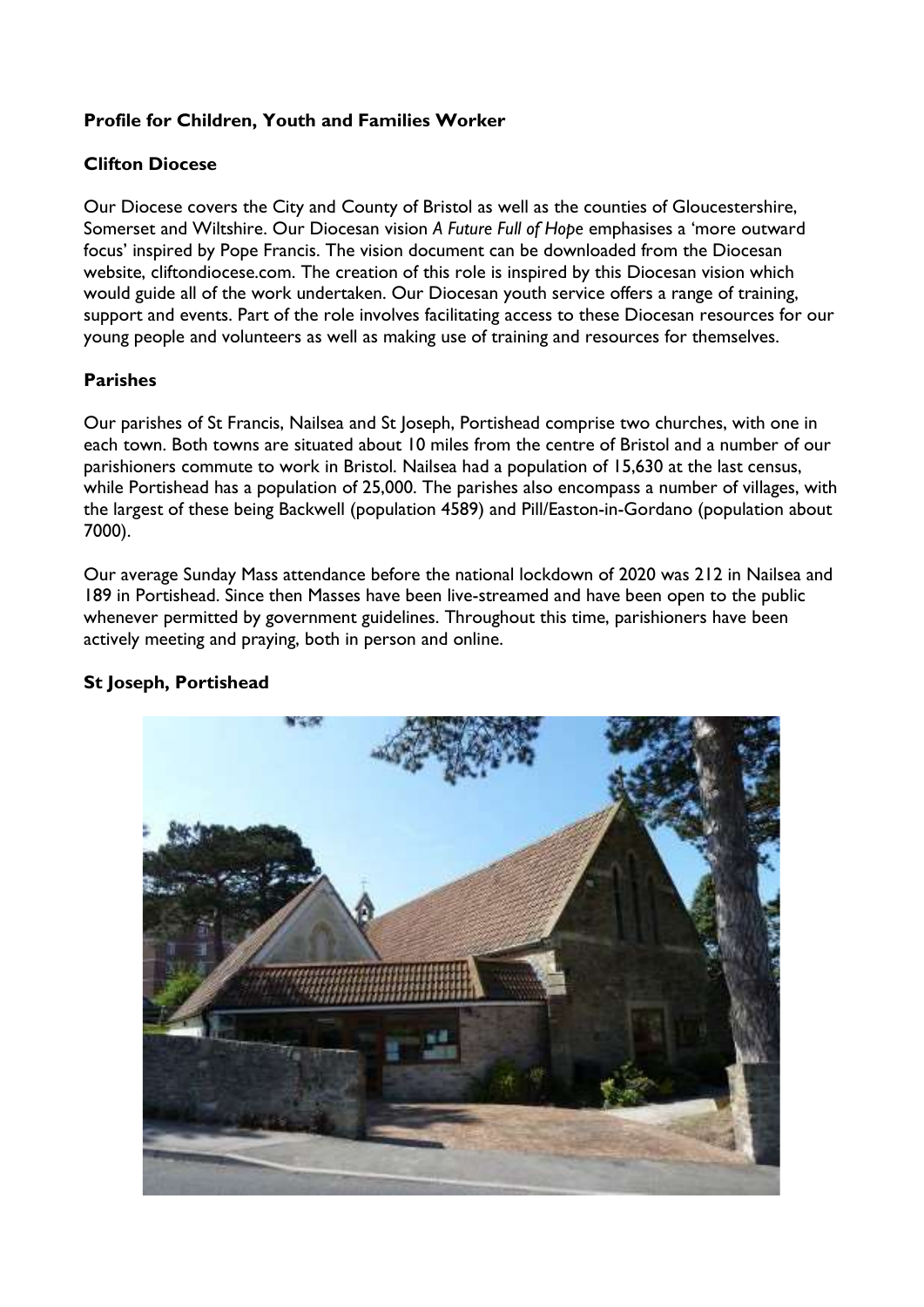The mission was founded by French Franciscans (OFM) who had settled at Bristol. In July 1883 two houses (Claremont and Belle Vue) on West Hill, Portishead, were acquired. A temporary chapel was built in one of their gardens. The foundation stone for the present church was laid on 16 November 1886 by the Very Rev. Chrysostom, the Provincial of the Franciscan Friars. It was designed by the architect-priest the Rev. (from 1893 Canon) A. J. C. Scoles, who had also designed the contemporary Franciscan church at Clevedon. The church was opened and dedicated by Bishop Clifford on 19 March 1887. The following year, the friars moved to Clevedon from where they continued to serve the Portishead mission until 1906. In 1907, two friars and a lay brother from the Conventual Franciscans came to Portishead, and the Conventuals continued to have pastoral care for the parish until 1985, when the first Diocesan parish priest, Canon O'Callaghan came to the parish.

### St Francis, Nailsea



In 1937, the Franciscans of Clevedon founded a permanent Mass Centre at Nailsea. In the 1950s they purchased a site for a church and built a temporary building. In 1979, the parish school was built and Mass was said in the school hall. In September 1982, the parish was erected and the Bishop's secretary, Fr (Mgr) Leyden, appointed as the first parish priest.

The present church was built in 1985-86 as part of a design and build contract with Stone and Co. Ltd, who commissioned designs from the architect John Webster of Holford Associates. It was blessed and opened on 2 February 1986 by Bishop Alexander. In 2000, a matching hall was built beside the church and presbytery.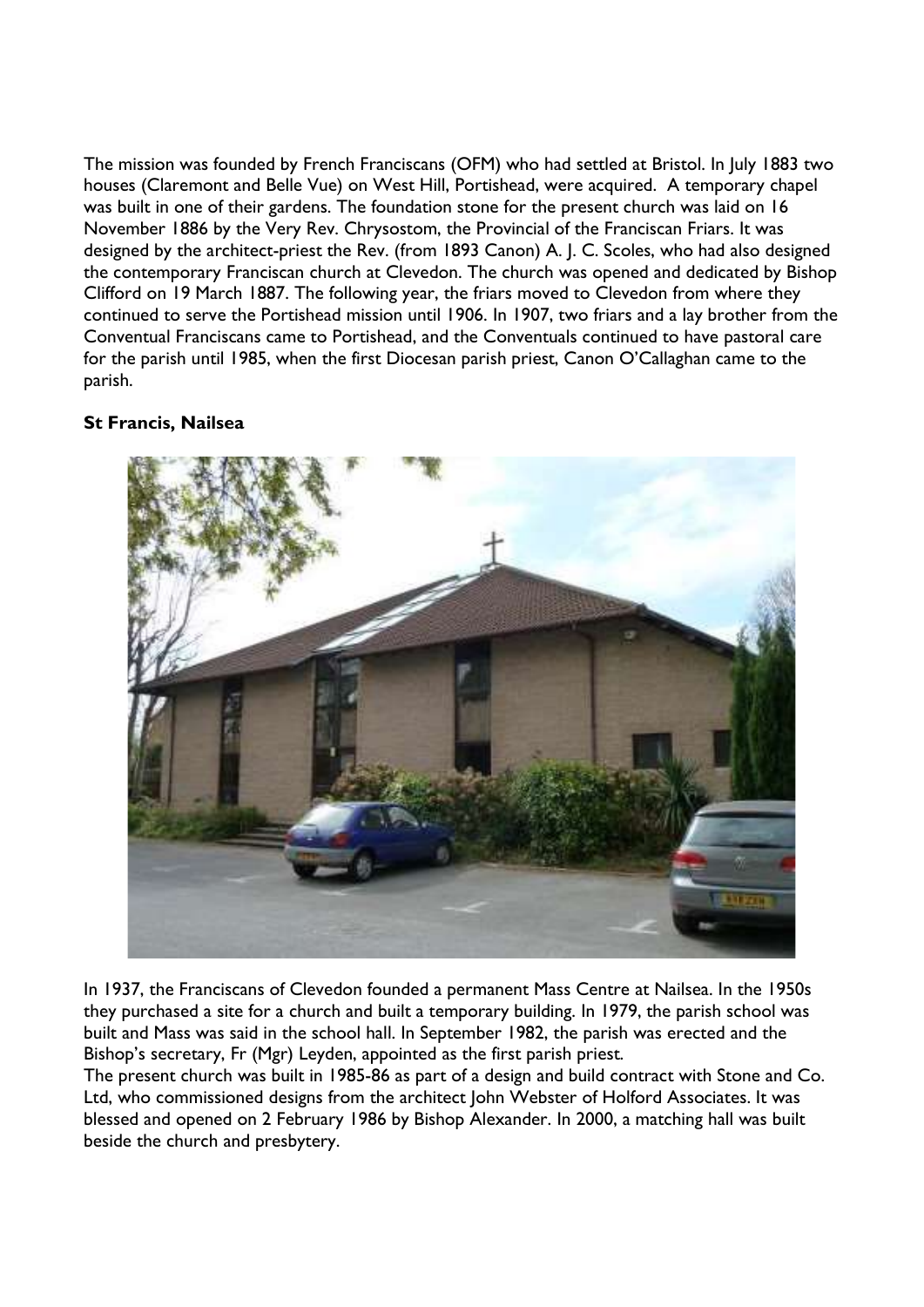#### The parishes today

Since the beginning of 2013, the parishes have been working much more closely together as Parishes in Communion. Fr Tom Dubois was the first Parish Priest of the combined parishes and was succeeded by Fr Richard Elson in October 2020. Whilst retaining their own distinct identity and mission, the parishes collaborate in a number of joint projects and programmes, such as our confirmation programme. Strategic planning groups have been working closely together and are currently working on establishing a joint Pastoral Council.

Both parishes have a very strong commitment from volunteers including parishioners as well as non-Catholics and give generously of their time and talents in building the life of the parish. We employ a part-time administrator for both parishes, Elaine Shiel, who works four mornings a week. We also employ a part-time cleaner for the hall in Portishead, Sharon Read, who works two hours a week.

Both parishes are blessed by the ministry of deacons, with Rev Paul Reddington and Rev Ivan Reynolds primarily serving St Francis, Nailsea and Rev Didier Delaplace primarily based at St Joseph, **Portishead** 

We have inherited a strong spiritual legacy from the Franciscans who first ministered here. A number of parishioners belong to the Franciscan Third Order. We have a number of different prayer groups in a variety of styles. In recent years both parishes have committed to extended periods of Adoration of the Blessed Sacrament, which has had a big spiritual impact.

The parishes have a strong commitment to ongoing formation, offering a variety of programmes and small groups as well as access to Diocesan formation opportunities. Encouraged by the Diocesan Year of Mission, we have increased the opportunities for people to deepen, discover or rediscover faith, with both parishes offering the ChristLife programme. During the national lockdown of 2020 both parishes made use of online opportunities for ongoing formation and participated in a number of online courses together.

Our parishes are involved in a wide range of outreach activities within our local community and the wider world including the Julian Trust night shelter, Christians Against Poverty, Foodbank, Wellspring Counselling and supporting Syrian refugees. Each year we choose two parish charitable projects suggested by parishioners for which we raise both funds and awareness. We also hold second collections and raise funds for a number of other charities and projects including CAFOD, Missio and Clifton Children's Society.



Our ministry to children, young people and families has been identified as a key strategic focus, leading to the creation of this role. We have recently established 'Wings' in Portishead to support pre-school children and families. In Nailsea, That Man is You is a programme for men that we run every Wednesday from 6- 7.30am, with breakfast, input, discussion